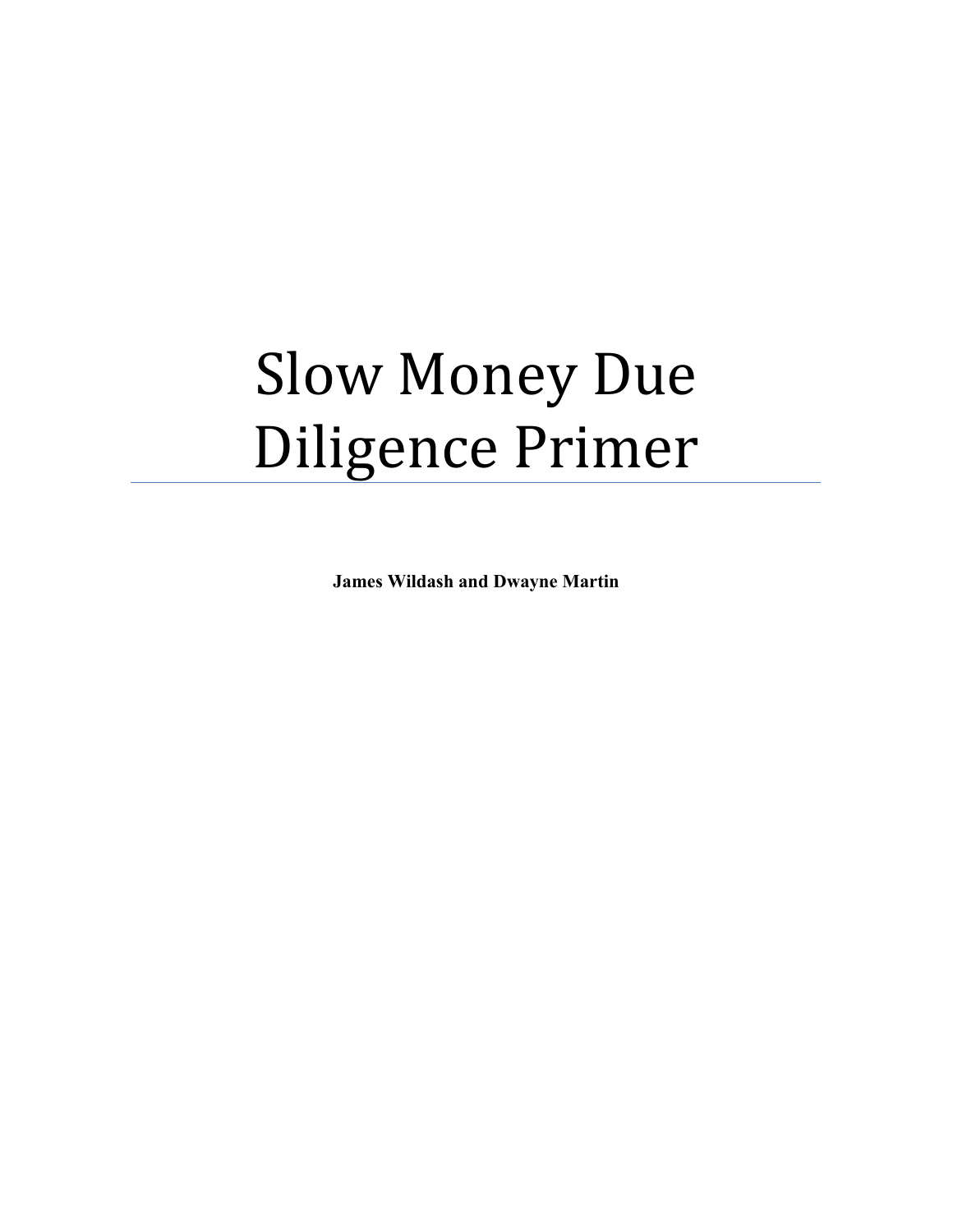# **Introduction**

For many, the phrase "due diligence" conjures up images of accountants, lawyers and investment bankers locked away in plush Manhattan offices for days on end, crunching numbers and analyzing corporate strategy and industry trends before finally going off to celebrate the deal with cigars and single malts. While due diligence for large corporate transactions is a daunting process, due diligence as a concept is nothing more than simply becoming familiar with the business, to get a better understanding of the risks and returns, financial or otherwise, that the potential investment offers. Obviously, the level of work required varies enormously depending on the size and type of the business in question and the investor's level of familiarity with the industry. The purpose of this document is to provide potential investors with some simple pointers that will hopefully aid them when they undertake their own due diligence on potential investments. It is also important to recognize that there is no right answer in the due diligence process. Individuals will have differing expectations for risks and returns, both social and financial, meaning that an investment that is perfect for you might be wholly unsuitable for your neighbor.

Some factors that you might want to consider during your own due diligence process might include the following: how much of your net worth are you intending to invest? How long do you intend to hold the investment? As a potential equity investor, do you want a say in how the company is managed? What financial return do you expect? What social and environmental impacts do you hope this investment will have and is this investment the best way of achieving those goals?

Each of the following sections outlines some of the main issues that potential investors should be looking to address when conducting their due diligence process. This is far from an exhaustive list, but more a guide as to some of the things that investors should be thinking about. A good business plan should cover all of these areas in more depth and will likely be a very useful source of information during the due diligence process.

## **Financial health of the company**

For new investors, understanding a company's financial position is one of the most important, and potentially daunting aspects of the due diligence process. The amount of financial information available will differ greatly between companies as will the quality of the information. Perhaps the single most important question relates to the amount of debt that the company has. A company which does not have the cash to meet its debt obligations will not stay in business very long. Other important questions include:

- How long has the company been in business?
- Is it currently profitable and if not, when does management expect the company to become profitable?
- How strong are the company's margins compared to its industry peers?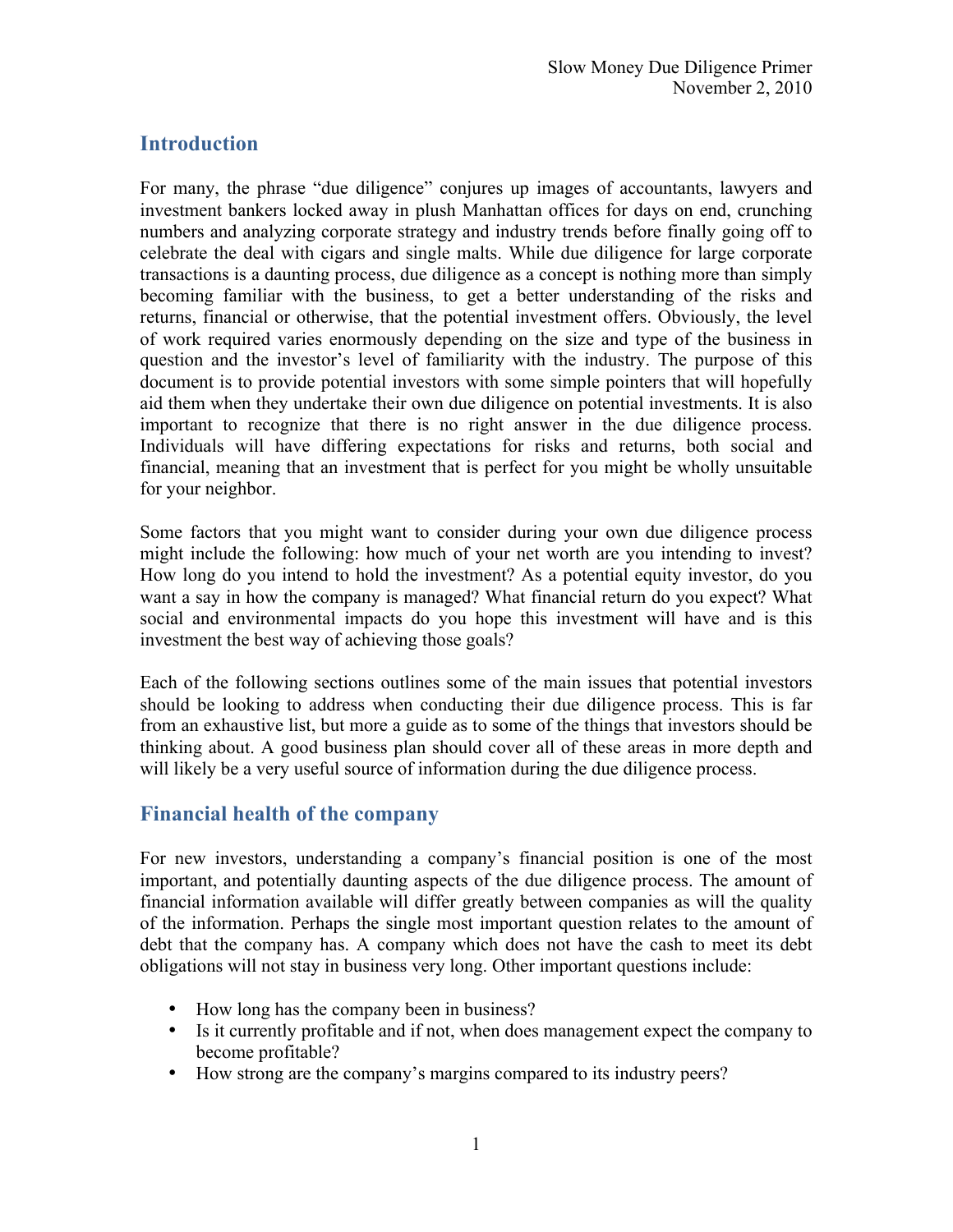• How fast are sales growing and what level of investment is needed to support this increased sales level?

For a simple example let us look at Jim's Farm Fresh Sandwiches, a trendy café selling only a single type of sandwich. In its third year of business, the company is seeking capital from investors. The following outlines the history of Jim's Farm Fresh Sandwiches and provides investors with some information which can be used to build up a better understanding of the business. In its first year, Jim's sold 29,200 sandwiches for \$5 each, a total revenue of \$146,000. The ingredients cost \$3 for each sandwich (\$87,600 in total for the year) and Jim paid himself \$1 for each sandwich that was sold. Rent, insurance and utility bills totaled another \$29,200 for the year meaning that Jim's Farm Fresh Sandwiches' broke even, meaning that Jim's revenues were exactly offset by expenses. (**Exhibit 1** shows the financial results from the first three years that Jim was in business.)

Jim believed that his main problem was that he could not keep up with all his customers and estimated he could actually sell 50 percent more sandwiches if he had the time to serve everyone. The next year, Jim hired a part-time employee to help at the shop and sales of sandwiches rose by 50 percent as Jim expected. Well done Jim. He paid his assistant \$10,000 during the year or around \$0.23 per sandwich. Ingredient costs remain the same at \$3 per sandwich. Rent, insurance and utility bills were the same as the prior year at \$29,200. In year 2, Jim actually made a profit! Even though he paid out \$10,000 to his employee, the increase in sales as a result of productivity improvements was enough to generate a profit of \$14,600. As Jim is the sole proprietor of the business, the \$14,600 belongs to him and he can choose to distribute this money as a dividend or reinvest it in the business.

Feeling flush after the success of his second year, Jim decided to treat himself and used the \$14,600 retained profit as a down payment on a Tesla Roadster sportscar. However shortly thereafter, he became aware of a new machine that could help increase his productivity and enable him to make more sandwiches while lowering his ingredient costs. The SARNIE3000 is an integrated bread baking & sandwich preparation machine, which Jim believed could lower his ingredients costs by 10 percent. Unfortunately, such a machine does not come cheap, and Jim did not have the \$25,000 needed to purchase it. Jim had a few different financing options available to him and his position is one faced by many small business owners every day. Jim could ask his bank for a loan, he could borrow money from investors or he could sell a stake in the business to an outsider. (These different options are outlined in more detail in the section on "Loan versus Equity" and each one has different effects on the financial condition and profitability of Jim's Farm Fresh Sandwiches.)

In its third year of operation, sales grow by a further 25 percent. Jim decided to purchase the SARNIE3000 using a loan from Slow Money investors. The loan pays annual interest of 4 percent, or \$1,000. Additionally, he increases his employee's wages by 20 percent.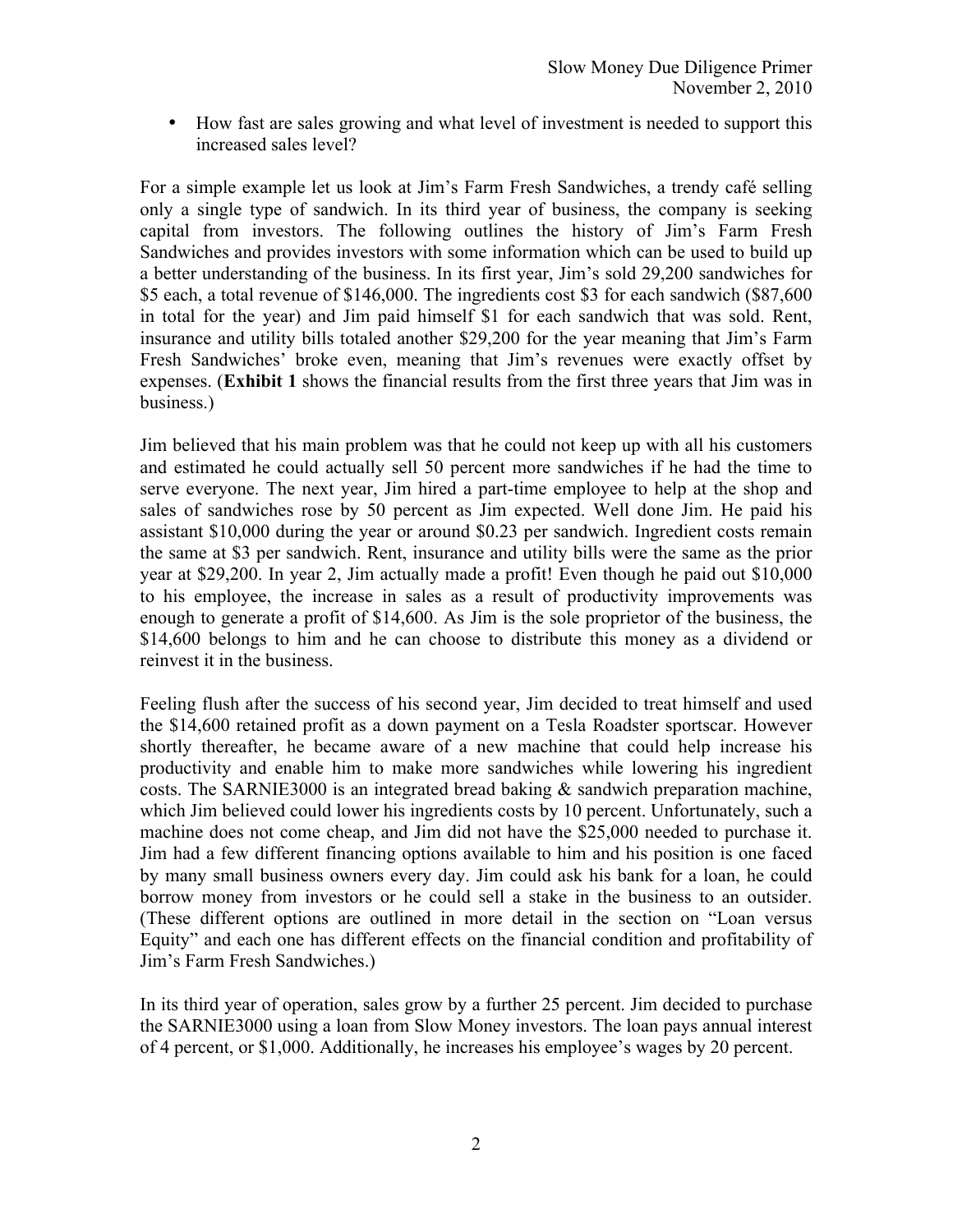Now consider the Slow Money investment(s) that you are analyzing: what funding do they require and what are the funds going to be used for? How long has the company been in business? Is it generating a profit? Is the company capable of paying all its debt obligations, not just the loan that you might be considering making?

|                                         | Year 1 |           | Year 2 |           | Year 3       |
|-----------------------------------------|--------|-----------|--------|-----------|--------------|
| Annual Sandwich sales (units)           |        | 29,200    |        | 43,800    | 54,750       |
| Annual Sandwich sales (\$)              |        | \$146,000 |        | \$219,000 | \$273,750    |
| Ingredients costs                       | \$     | 87,600    |        | \$131,400 | \$147,825    |
| Jim's wages                             | \$     | 29,200    | \$     | 43,800    | \$<br>54,750 |
| <b>Employee salaries</b>                | \$     |           | \$     | 10,000    | \$<br>12,000 |
| Overhead (rent, electricity, insurance) | \$     | 29,200    | \$     | 29,200    | \$<br>29,200 |
| Interest on \$25,000 loan               | \$     |           | \$     |           | \$<br>1,000  |
| Net profit                              | \$     |           | \$     | 14,600    | \$<br>28,975 |
| Unit costs                              |        |           |        |           |              |
| Sales price                             | \$     | 5.00      | \$     | 5.00      | \$<br>5.00   |
| Ingredients                             | \$     | 3.00      | \$     | 3.00      | \$<br>2.70   |
| Jims wages                              | \$     | 1.00      | \$     | 1.00      | \$<br>1.00   |
| <b>Employee salaries</b>                | \$     |           | \$     | 0.23      | \$<br>0.22   |
| Overheads                               | \$     | 1.00      | \$     | 0.67      | \$<br>0.53   |
| Interest on \$25,000 loan               | \$     |           | \$     |           | \$<br>0.02   |
| Net profit per sandwich                 | \$     |           | \$     | 0.33      | \$<br>0.53   |

#### **Exhibit 1**: Jim's Farm Fresh Sandwiches Summary Profit and Loss Statement

## **Investment Potential**

Beyond the financial health of the company, there are many other aspects of the business which need to be understood before investing. The following section looks at some of the other important parts of the business.

#### **Management team**

For many investors, the most important element is the people. Do they have a track record of success in similar projects, and do they have the relevant backgrounds for this business?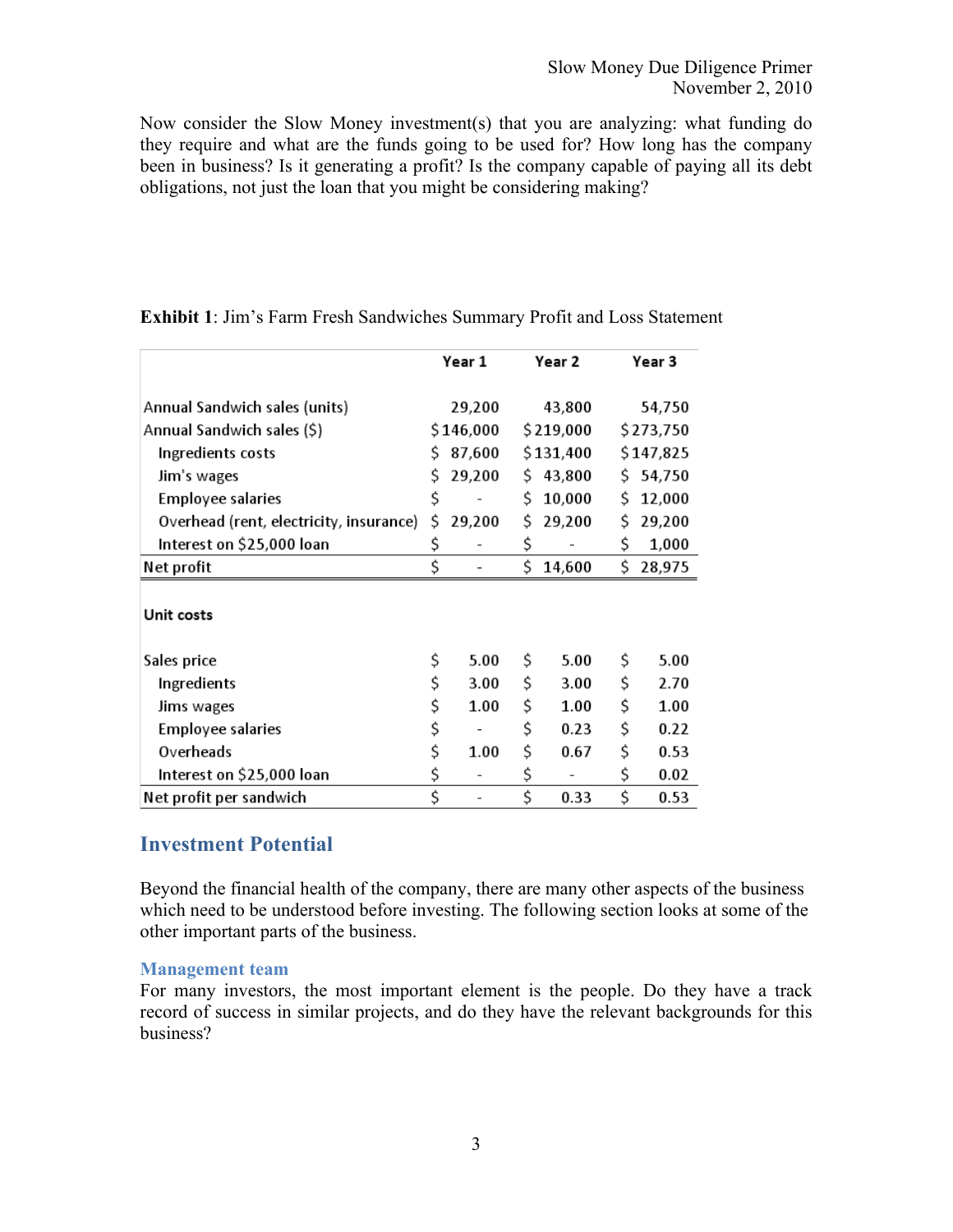After you invest, many of the core aspects of the business, such as regulations and customers demands, may change and the management will need to respond. Will they be able to identify new opportunities and solve problems as they arise?

In the case of Jim's Farm Fresh Sandwiches, Jim never set out to be in the sandwich business. He spent 10 years working in information technology before realizing that his true calling was serving fresh food to happy customers. While Jim has got his business off the ground, he will readily admit that the learning curve was steep and he made lots of mistakes.

Jim's early success is perhaps the start of a track record of success in this industry. However, a more experienced restaurateur might have anticipated the capital needs of scaling up the business and might not have spent the retained earnings on the Tesla.

Finally, for new businesses the management team may still be coming together. This is often not a deal breaker. However, it is important to look into whether the management has connections and resources to get the talent and resources it needs.

#### **Industry**

A business' ability to make a profit depends on the economic climate. It also depends on the industry climate. Each industry has its opportunities and challenges. For instance, Jim competes in the food service industry. This industry is characterized by high competition and low barriers to entry. Very little might prevent a competitor from setting up a taco truck right in front of Jim's Farm Fresh Sandwiches.

Things to look at for an industry include: competition, suppliers, buyers, and regulations. Restaurants have many vendors to choose from for buying their ingredients. So they can benefit from low supplier power. On other hand, customers have many places to choose from.

#### **Product or Service**

What problem is the product solving for the customer and does the product address an actual need? Some products will flounder in the marketplace because there is already too much competition. Other products will struggle because they have not identified their customers and fine-tuned their product to meet that group's needs.

For Jim's, the product fits a need for nearby office workers who are tired of the mostly fast food options in the neighborhood. Jim's is in walking distance of many businesses, so his customers easily come to him. However, for Jim to change his business and sell his sandwiches at supermarket delis, he may find out that getting items into a national grocery chain is very difficult. It is important to ask 'has the business solved how their product or service will reach its customers?'

How can this product adapt to changing markets and can it scale up quickly? A software company can easily go from producing 10 copies to 100,000 copies. Jim cannot scale up his sandwich business without finding new space, equipment, and staff.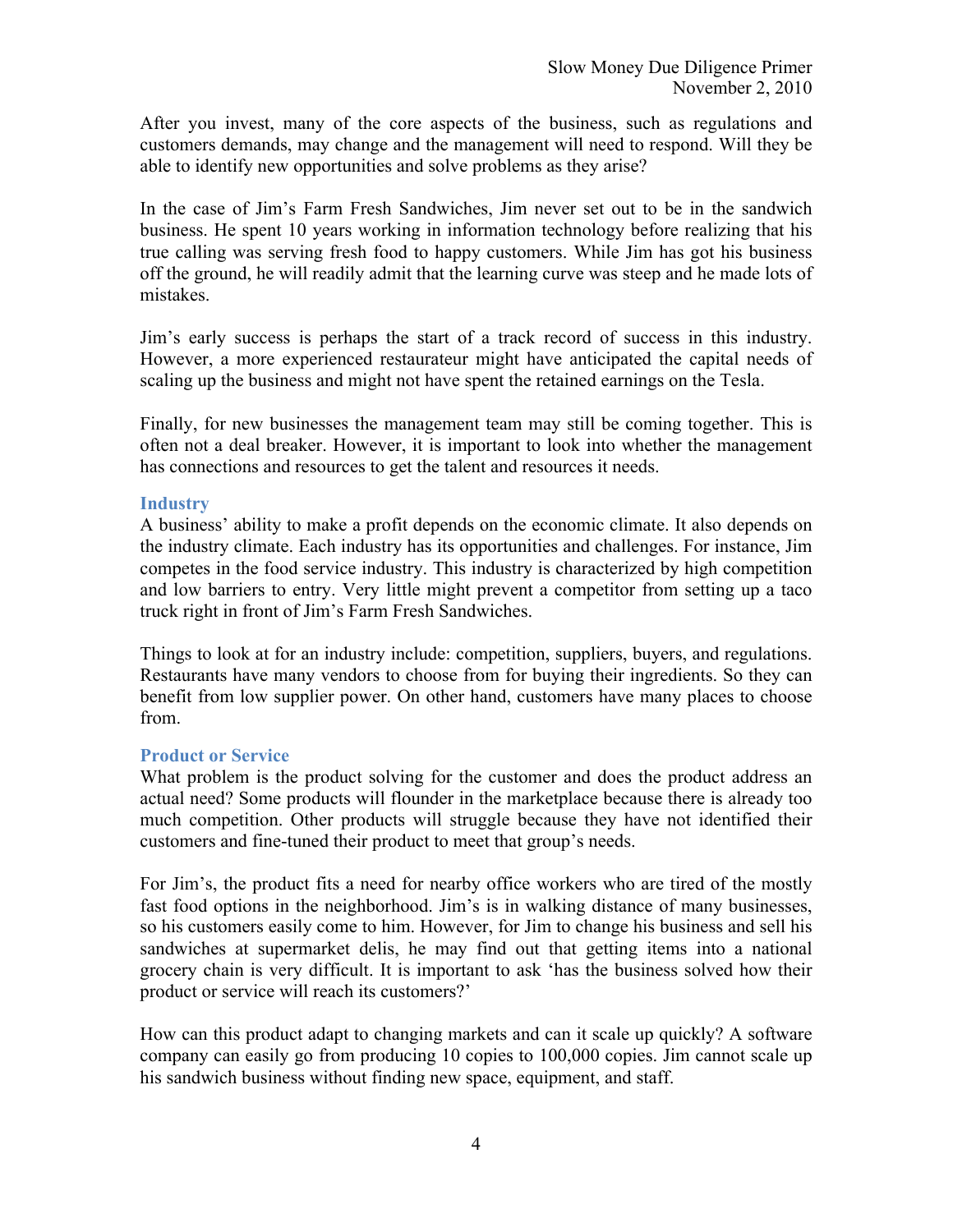Finally, what prevents others from copying this product? Does the company have patents, key people or relationships that prevent this? Right now, Jim has an exclusive long term contract with a popular local meat farmer for his sandwich meat. But he uses a traditional sandwich recipe that he could never patent.

#### **Business Model**

How does the company generate money? Business plans will often have sunny forecasts that show growing profits. What is more important is how the company understands the forces and conditions that affect its ability to generate profits.

Jim's business model is pretty established. There are examples of profitable sandwich shops. And Jim seems on a path for growing profits. Yet if his ingredients costs increase by 20%, Jim will not make a profit without increasing his prices to customers. To evaluate Jim's business model, one would have to look at how susceptible the profits are to changes in key variables and the likelihood of these changes.

#### **Slow Money Impact**

Jim's Farm Fresh Sandwiches is generating a number of important social benefits. Despite the pressures of running his own business, Jim loves the sandwich business and is glad that he has finally managed to break free from the daily grind of the corporate world. He enjoys taking an active part in his local community and now provides excess sandwiches to the local homeless shelter. Jim's commitment to buying from local farmers has the added benefit of creating secure employment at the farms where he buys ingredients.

Slow Money is a strategy for investing in small food enterprises, organic farms, and local food systems. What are the returns related to this and how efficient is the organization at achieving them? One approach is to quantify the Slow Money related returns and look at how much investment and inputs are required to achieve them. At the same time, many social returns cannot be quantified, and these returns should not be disregarded because of that.

Like financial returns, Slow Money returns will vary in their potential and depend on certain factors and conditions. Are you comfortable with the Slow Money potential impact and its likelihood? For example, businesses that sell compost to farmers may be more likely to improve soil fertility than an organization that invested a portion of its profits in researching soil fertility. However, improvements in our understanding of soil fertility could have global reach.

#### **Risk Assessment**

When conducting your due diligence, it is vital to remember that things can and do go wrong. Looking back to Jim's Farm Fresh Sandwiches, what would have happened if Jim had been ill and unable to work for three months? Or perhaps the secret ingredient in Jim's sandwiches doubled in price due to a crop failure? Or even worse, new legislation is introduced that outlaws the use of integrated bread baking  $\&$  sandwich preparation machines? Asking a business owner what keeps them awake at night will likely lead to some interesting insights into the condition of the business. Again, there is no right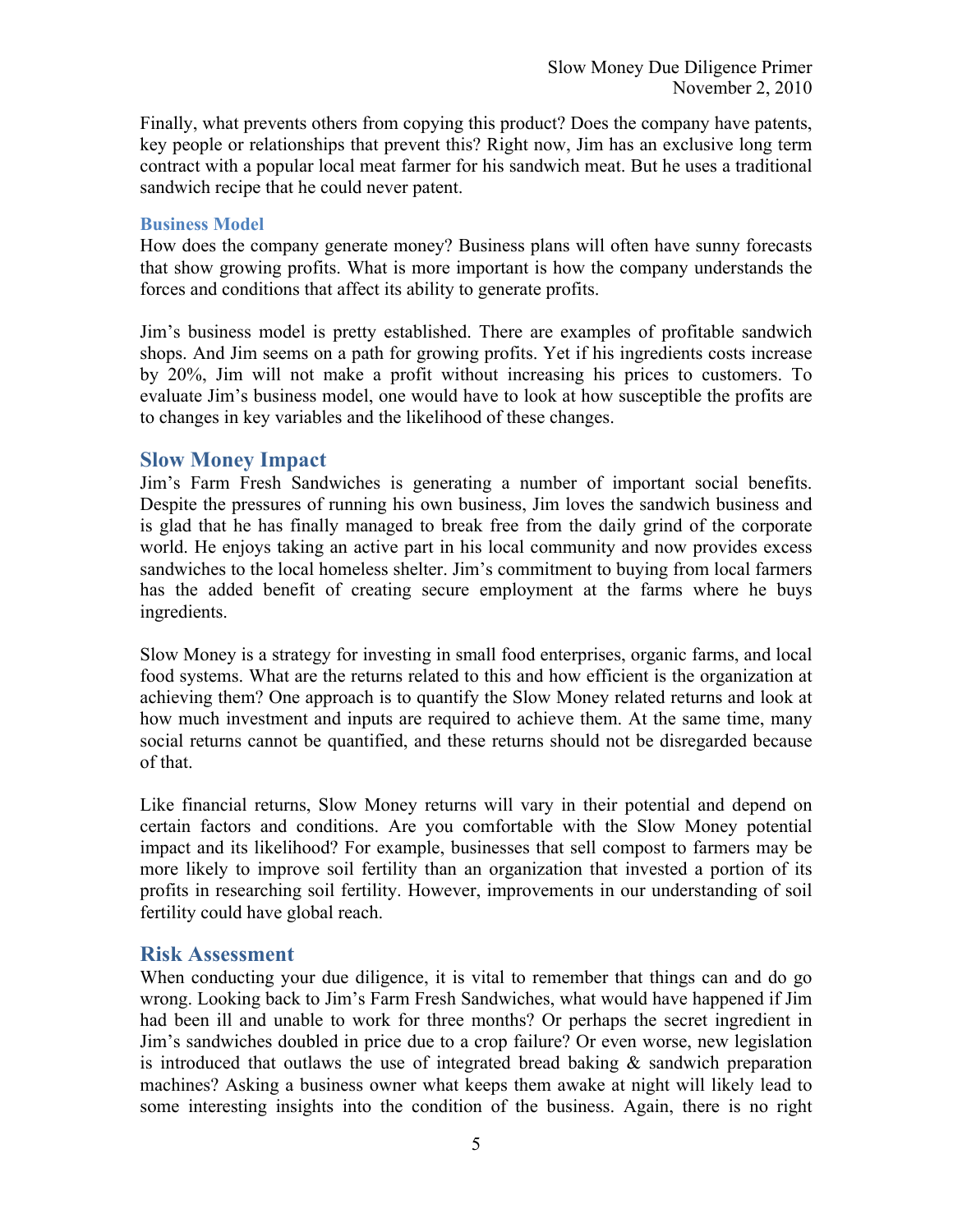answer but it always inspires confidence when an owner has a solid understanding of the risks facing the business.

## **Deal Terms**

The deal or the terms of investment should be simple, should be fair to both sides, durable in the face of surprises and should reward the right behavior.

#### **Loan versus equity**

#### *Loans*

Loans can be a simpler and sometimes less risky way to invest in a business. The three main questions for loans are:

- What is the collateral guaranteeing the loan?
- What other loans does the business have?
- What is the appropriate interest rate given the risk associated with the loan?

What is the loan secured against and can that asset be sold quickly for close to its value? Highly specialized machinery, such as Jim's SARNIE3000, often cannot be both sold quickly and near its purchase price.

Can the business generate enough cash through its operations to pay the interest or payments on all of its loan payments? It is important to examine not just the terms of your loan but also the other loans the company has.

Does the interest rate match the risk and returns of the loan? For instance, if you aimed for a 5% return overall from your lending and made 10 one year loans, and you expected one of them to be a complete loss, to get your targeted return you would have had to charge a 16.7% interest rate on all the loans. <sup>1</sup> While the numbers in this example may or may not look similar to a potential Slow Money investment, the point remains important. That is, investors should look to make a reasonable return on their investments given the level of risk associated with the investment.

### *Equity*

Equity investments give an entrepreneur more flexibility but they are more difficult to evaluate for investors. For equity investments, two main questions are:

- Exit strategy when and how do you realize a return on your investment?
- Valuation how should the business be valued?

An equity investment can only be paid back through certain events. Often this is when the company is sold and sometimes when the owners generate enough cash to buy out the

<sup>&</sup>lt;sup>1</sup> If you make 10 investments of \$1k each, and you want to make 5% total return (\$500), and you expect one to be a complete loss (-\$1k), you would have to charge each of them 16.7% interest just to generate a 5% rate of return (\$1,500 / 9 remaining investments). Note that the interest rate quickly goes down as you increase the number of investments and reduce losses/risk of loss. (Craig Wichner)